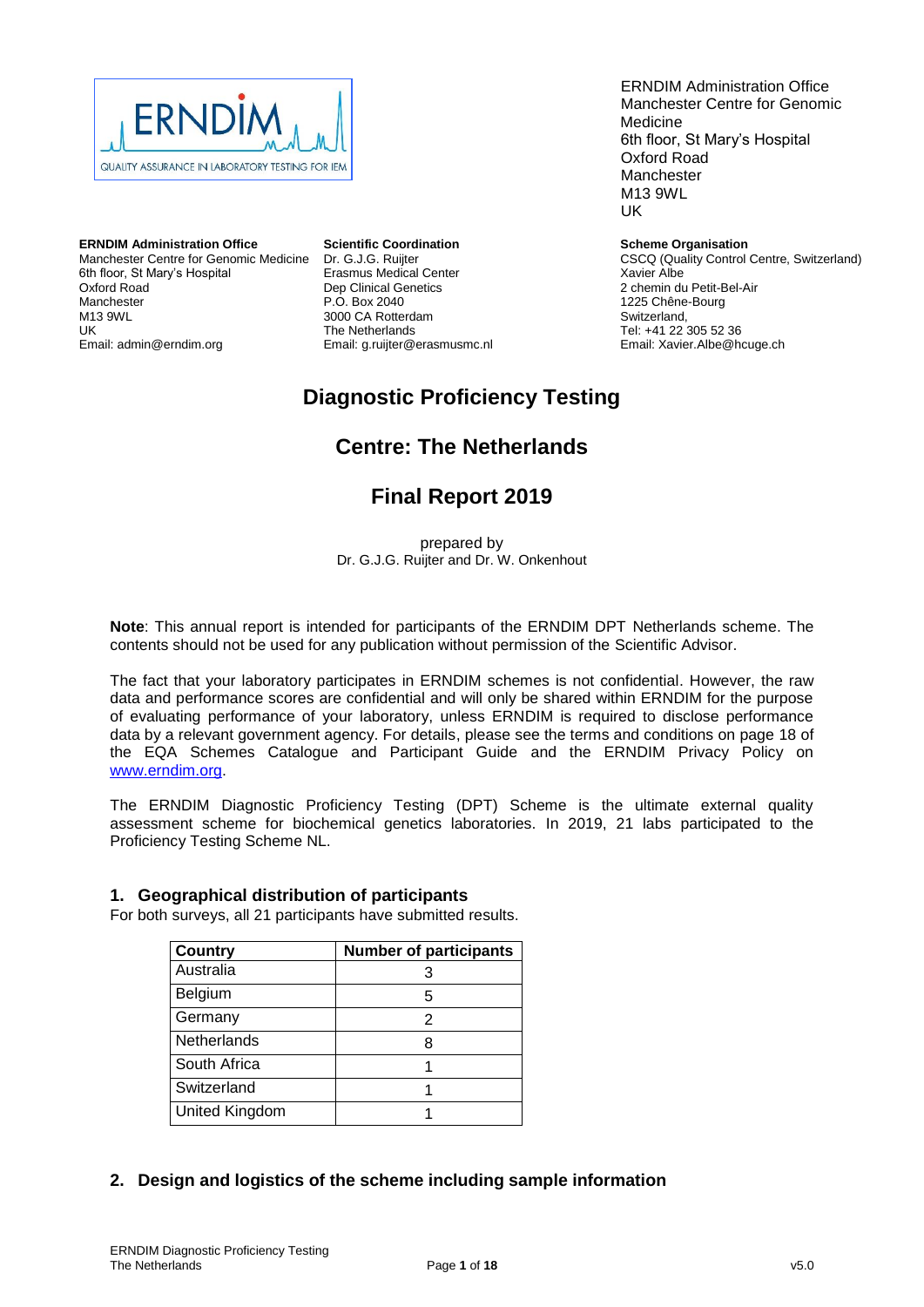The scheme has been designed and planned by dr George Ruijter as Scientific Advisor and coordinated by Xavier Albe as scheme organiser (sub-contractor on behalf of CSCQ), both appointed by and according to procedures laid down the ERNDIM Board.

CSCQ dispatches DPT EQA samples to the scheme participants and provides a website for on-line submission of results and access to scheme reports. Participants can log on to the CSCQ results submission website at:

<https://cscq.hcuge.ch/cscq/ERNDIM/Initial/Initial.php>

| 2 surveys | Round 1: patients A, B and C |
|-----------|------------------------------|
|           | Round 2: patients D, E and F |

**Origin of samples**: Samples used in 2019 have been provided by:

- Erasmus MC, Rotterdam
- AmsterdamUMC, location AMC
- AmsterdamUMC, location VUmc

Patient A: APRT deficiency Common sample provided by DPT Switzerland Patient B: CMAMMA Patient C: MSUD Patient D: MPS I Patient E: MADD Patient F: AGAT def

Sample pre-treatment (heat-treatment) was performed in the Scientific Advisor's laboratory, while aliquoting and dispatch of the samples was done by the Scheme organiser. Before dispatch to participants one set of samples was sent to the Scientific Advisor and checked for quality. In all six samples the typical metabolic profiles were preserved.

Mailing: samples were sent by DHL; FedEx or the Swiss Post at room temperature.

The time allotted for submitting reports was 3 weeks after opening of the website. Clinical information on the samples was provided through the website.

## **3. Tests**

The minimal required test panel for participation in any DPT scheme includes creatinine, dip stick, amino acids, organic acids, oligosaccharides and quantitative GAG. DPT-NL additionally requires the analysis of purines-pyrimidines. It is strongly recommended to have the following tests available for DPT-NL: GAG subtype analysis (by electrophoresis, TLC or LC-MS/MS), sialic acid, creatineguanidinoacetate and polyols-sugars. Please note that in DPT schemes it is allowed to obtain results from neighboring laboratories when this is routine clinical practice. It is required to indicate in the report that results were obtained from a cluster lab.

## **4. Schedule of the scheme**

- February 4, 2019: shipment of samples
- March 4, 2019: start analysis of samples of the first survey
- March 25, 2019: deadline for result submission (Survey 1)
- May 6, 2019: interim report with preliminary scores of Survey 1 published
- June 3, 2019: start analysis of samples of the second survey
- June 24, 2019: deadline for result submission (Survey 2)
- August 12, 2019: interim report with preliminary scores of Survey 2 published
- September 3, 2019: DPT workshop in Rotterdam
- January28, 2020: annual report with final scoring published

## **5. Results**

All participants submitted results for both surveys on time.

|  |  | WAV.<br>$  -$ | <b>URVAVI</b><br>- |
|--|--|---------------|--------------------|
|--|--|---------------|--------------------|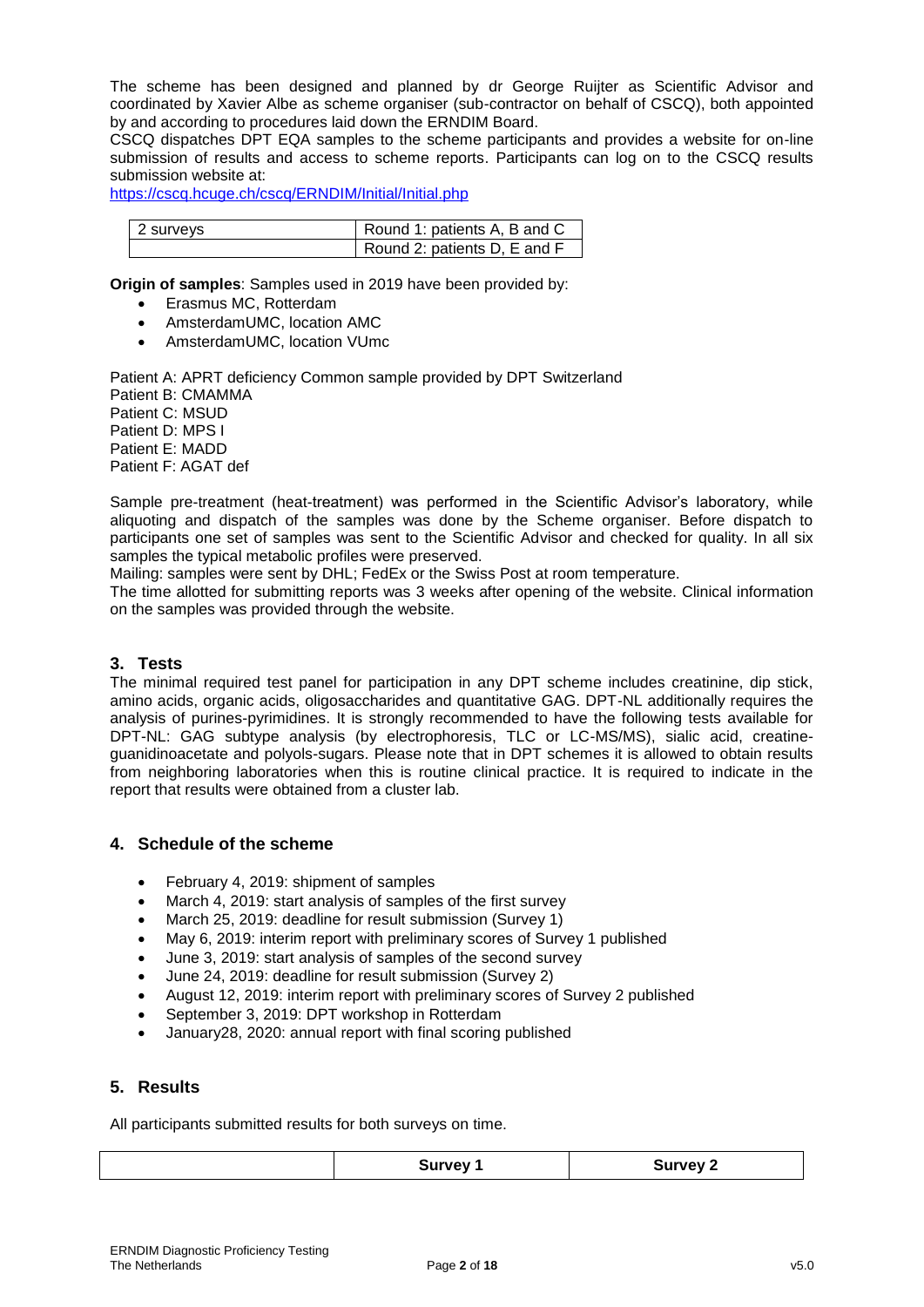| Receipt of results     |  |
|------------------------|--|
| l No results submitted |  |

## **6. Web site reporting**

The website reporting system is compulsory for all centres. Please read carefully the following advice:

- Selection of tests: please **don't select a test if you do not intend to perform it**, otherwise the evaluation program will include it in the report.
- Results: please
	- Give quantitative data as much as possible.
	- Enter the key metabolites with interpretation **in the tables** even if you don't provide quantitative data.
	- If the profile is normal: enter "Normal profile" in "Key metabolites".
	- **Don't enter results in the "comments" window**, **otherwise your results will not be included in the evaluation program.**
- Recommendations (= **advice for further investigations**)
	- Recommendations are scored together with interpretation.
	- Advice for treatment is not scored.
	- **Please don't give advice for further investigations in "Comments on diagnosis"**: it will not be included in the evaluation program.

## **7. Scoring and evaluation of results**

*Information regarding procedures for establishment of assigned values, statistical analysis, interpretation of statistical analysis etc. can be found in generic documents on the ERNDIM website*. The scoring system has been established by the International Scientific Advisory Board of ERNDIM. Two aspects are evaluated: 1) analytical performance, 2) interpretative proficiency also considering recommendations for further investigations.

|   |                              | Correct results of the appropriate tests  |  |
|---|------------------------------|-------------------------------------------|--|
| A | Analytical performance       | Partially correct or non-standard methods |  |
|   |                              | Unsatisfactory or misleading              |  |
|   |                              | Good (diagnosis was established)          |  |
|   | Interpretative proficiency & | Helpful but incomplete                    |  |
|   | Recommendations              | Misleading or wrong diagnosis             |  |

The total score is calculated as the sum of these two aspects. The maximum score is 4 points per sample. The scores were calculated only for laboratories submitting results for both surveys.

## Scoring and certificate of participation

Scoring is carried out by the scientific advisor as well as a second assessor from another DPT scheme who changes every year. The results of DPT NL 2019 have been scored additionally by Dr Petr Chrastina, from DPT CZ. At the SAB meeting in Manchester, November 21-22, 2019, the definitive scores have been set. The concept of critical error was introduced in 2014. A critical error is defined as an error resulting from seriously misleading analytical findings and /or interpretations with serious clinical consequences for the patient. Thus labs failing to make a correct diagnosis of a sample considered as eligible for this category will be deemed not to have reached a satisfactory performance even if their total points for the year exceed the limit set at the SAB. Details on critical errors in the 2019 samples are given under section 8 of this report.

ERNDIM provides a single certificate for all its schemes with details of participation and performance. In addition, performance support letters will be issued if the performance is evaluated as unsatisfactory. One performance support letter will be sent by the Scheme Advisor for 2019. Any partial submitters will receive a letter from the ERNDIM Executive Administrator, Sara Gardner.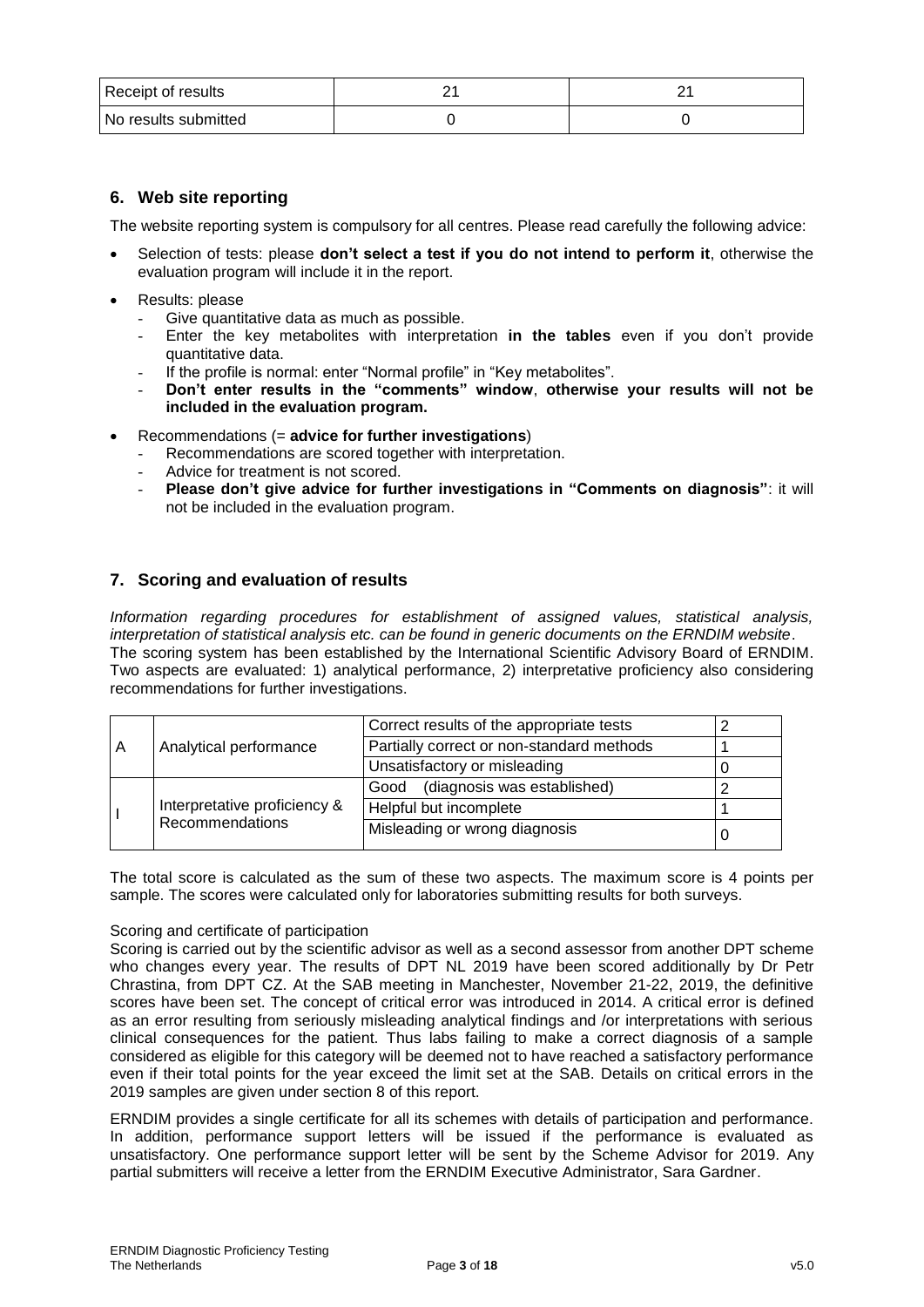## **7.1. Score for satisfactory performance**

A total score of at least 12 points out of the maximum of 20 (60%) and absence of critical errors must be achieved for satisfactory performance.

## **8. Results of samples and evaluation of reporting**

## **8.1. Creatinine measurement for all samples**

Creatinine determination was generally correct for all labs with acceptable CV's.

## **8.2. Patient A – Adenine phosphoribosyltransferase (APRT) deficiency (OMIM 614723**

## **Patient details provided to participants**

The female was admitted to hospital due to a history of pain on passing urine. Had been treated but urine collected off treatment.

#### **Patient details**

Sample A was the common sample distributed to participants of all 5 DPT centers and was discussed during the ERNDIM participant meeting in Rotterdam, September 3, 2019 by dr Alessio Cremonesi from Zurich. The presentation showing results and conclusions on this sample can be viewed on the ERNDIM website (erndim.org).

#### **Analytical performance**

Out of the 17 participants that have performed purine-pyrimidine analysis in the DPT Netherlands scheme, 15 reported abnormal purines, i.e. elevated adenine (n=12) and/or 2,8-diOH-adenine (n=13). Analytical performance was 64%. The reported concentrations of 2,8-diOH-adenine are shown in Fig. 1.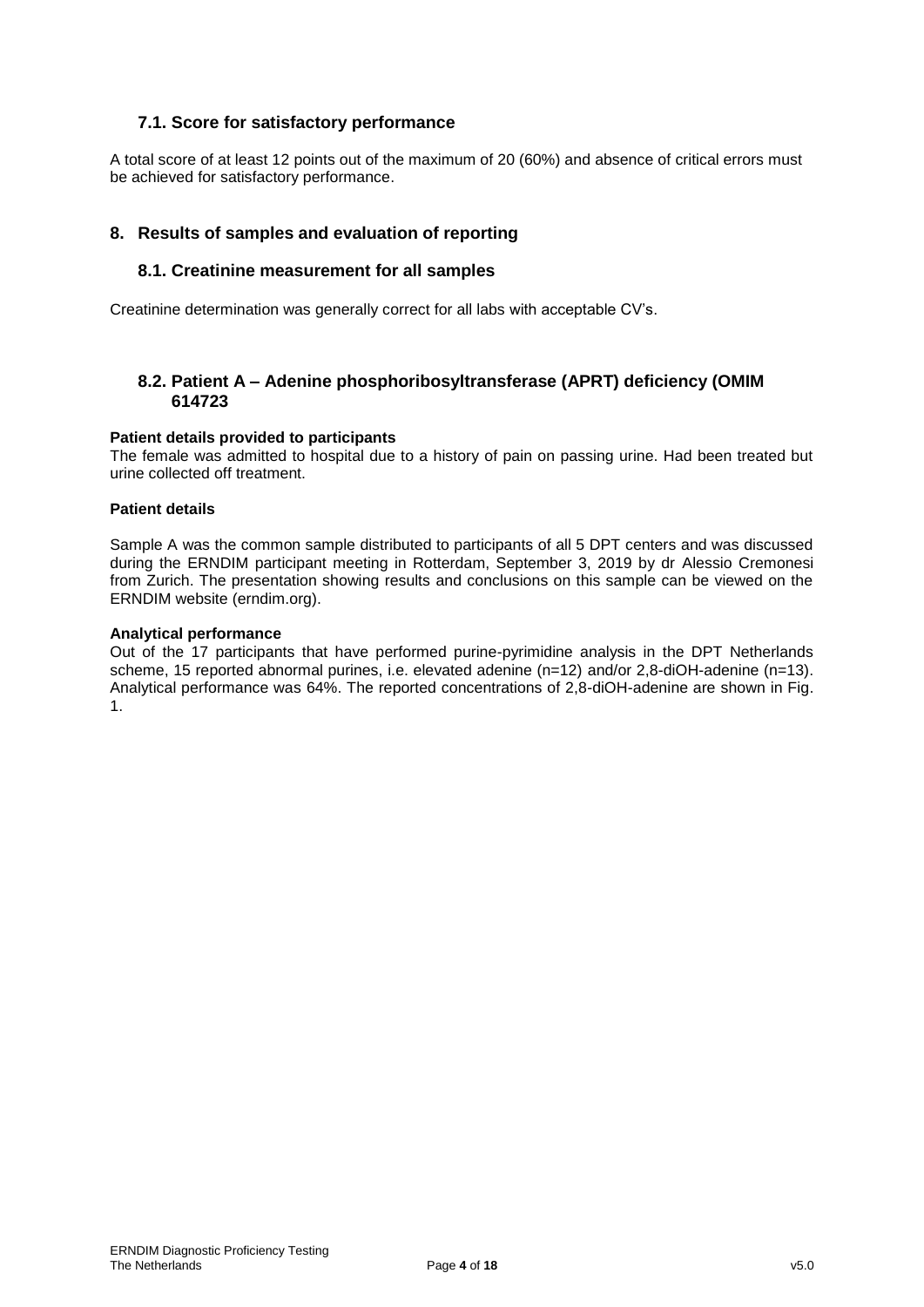

## **Diagnosis / Interpretative proficiency**

As expected all 15 laboratories that detected abnormal adenine/2,8-diOH-adenine correctly concluded APRT deficiency. Four laboratories have not performed purine-pyrimidine analysis, but did recommend this test. Interpretative proficiency was 79%.

## **Recommendations**

Recommendations for further analysis included APRT activity testing (n=9) and APRT mutation testing (n=12). Regarding patient management, a purine-restricted diet, high fluid intake and allopurinol were suggested. Four participants also suggested testing of sibs.

## **Scoring**

- Analytical results: elevated adenine and elevated 2,8-diOH-edanine were each scored 1 point
- Interpretation of results: APRT deficiency: score 2, recommendation to perform purinepyrimidine analysis: score 1
- Critical error: sample not eligible

## **Overall impression**

Moderate overall proficiency of 71% due to lack of purine-pyrimidine analysis in 4/21 laboratories and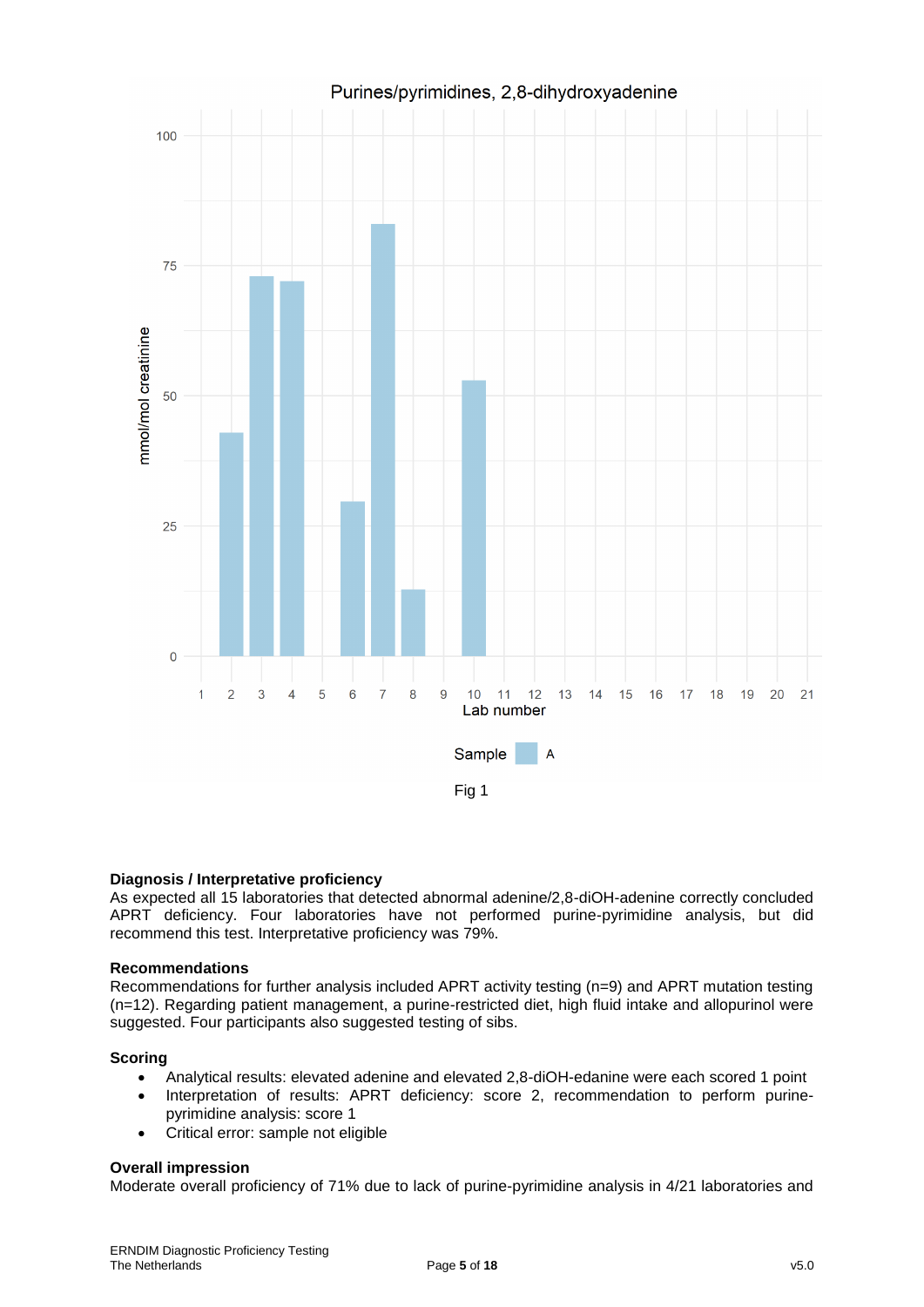missed key metabolites in 2/21 labs.

## **Multiple distributions of similar samples**

## **8.3. Patient B – Combined malonic and methylmalonic aciduria (CMAMMA; OMIM 614265)**

## **Patient details provided to participants**

A 42-year old male referred for peripheral polyneuropathy.

#### **Patient details**

-

The initial finding in this patient was elevated plasma MMA (12 umol/L). Vitamin B12 deficiency was suspected, but supplementation did not result in a decrease in plasma MMA. Subsequent metabolic investigations revealed elevated MA and MMA in urine leading to the diagnosis CMAMMA, which was confirmed by two ACSF3 mutations. Plasma MMA was elevated (12.3 umol/L), but total homocysteine was normal.

#### **Analytical performance**

All 21 participants reported elevated methylmalonic acid, whereas only 5 reported elevated malonic acid. Identification of MA either by chromatographic separation from MMA or by SIM (Fig. 2) was key in this sample. Many laboratories use a CP-Sil19 column for their organic acid screening. TMSderivatised MA and MMA co-elute on this column. Columns with a less polar stationary phase, such as CP-Sil8, will separate MA and MMA (Fig. 3). A SIM of m/z 233 (for TMS-derivatised organic acids) will reveal the presence of MA and enable quantification (Fig. 2). When MA and MMA are not separated by chromatography, a m/z 233 SIM is mandatory to investigate the possibility of malonic aciduria and CMAMMA.

Analytical proficiency was 62%.



# DPT 2019-B extract ion chromatogram

Figure provided by K van Baal, B Prinsen, M de Sain UMC Utrecht

Fig 2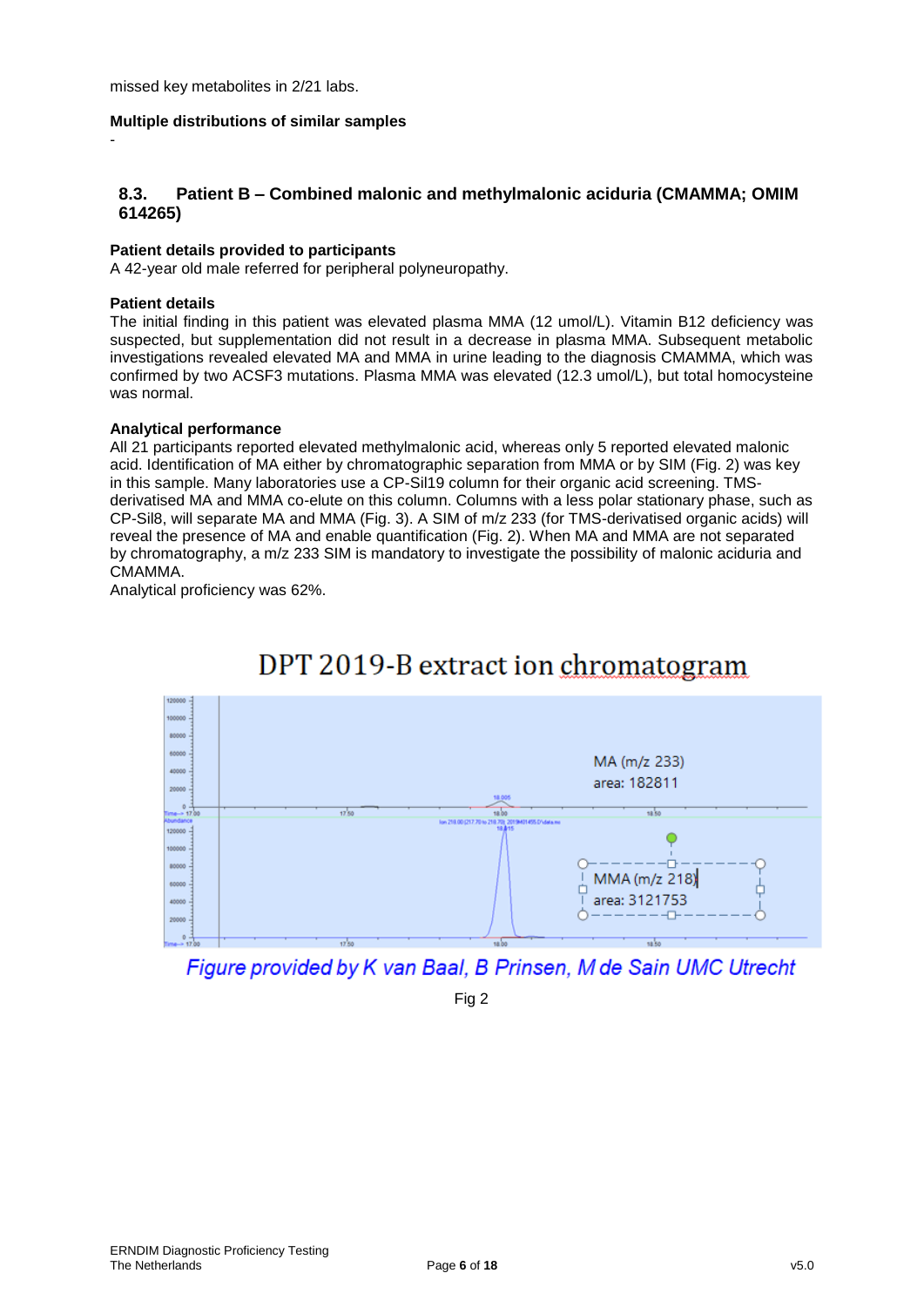Patient B; organic acids (TMS, CP-Sil 8)



Figure provided by L Kluijtmans, UMC Radboud - Nijmegen

Fig 3

#### **Diagnosis / Interpretative proficiency**

Four laboratories concluded combined malonic and methylmalonic aciduria (CMAMMA) as the most likely diagnosis, while one other lab mentioned CMAMMA among the possible explanations for mildly elevated MMA. Vitamin B12 deficiency due to diet or uptake/transport defects was reported by 19 labs. Inborn errors of MMA metabolism (mut, cbl, sucl, epimerase) were considered by 14 participants. In CMAMMA urine samples the ratio MMA/MA typically is 5-10, but may be higher/lower. Plasma homocysteine is not elevated and also propionyl-carnitine is normal in both plasma and urine. In this sample the median concentration values of MA and MA were 20 and 150 mmol/mol, respectively. An overview of various defects leading to elevated MMA in urine is given in Fig. 4. The ACSF3 protein converts MA to MA-CoA and MMA to MMA-CoA, but the exact role in metabolism is unknown. A

function in protein malonylation or metabolite repair are putative roles of this protein (Fig. 5). The clinical relevance of an ACSF3 defect is unclear (e.g. see Levtova et al, J Inherit Metab Dis 2019 Jan;42(1):107-116).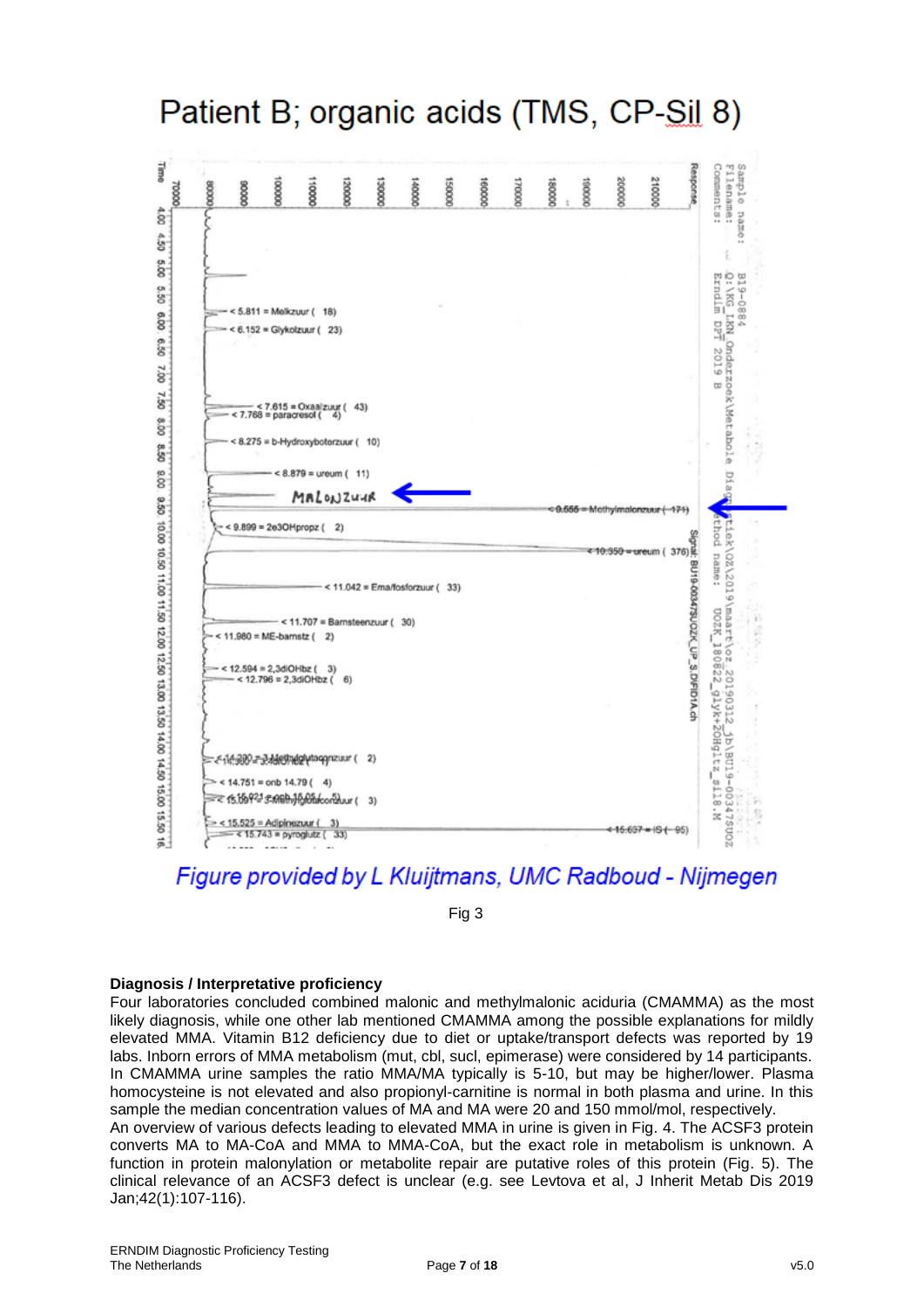## Urine MMA in various defects



Fig 4

#### **ACSF3** biochemistry **Cytosol** Pyruvate **CFA** carnitine **LCFA CoA Mitochondrial** CPTI PDH ACS Kmal **Acetyl CoA A CPTII** MCD Fumarate ACLY CFA **Malonyl CoA** Citrate<sub>a</sub> Citrate **Acetyl CoA** SDH  $\overline{1}$ ACC ACSF3 FAS Succinate MCD **Malonate Malonyl Co**  $\overline{\mathbf{z}}$ Complex  $\mathcal{L}_{\mathcal{F}}$ SDH  $^{\prime\prime\prime}$ Malonate Kmal ? **Nucleus** Malonate -Malonyl CoA  $\frac{1}{10}$  Lombard & Zhao Cell Chem Biol 2017 24:649-650. Fig 5

## **Recommendations**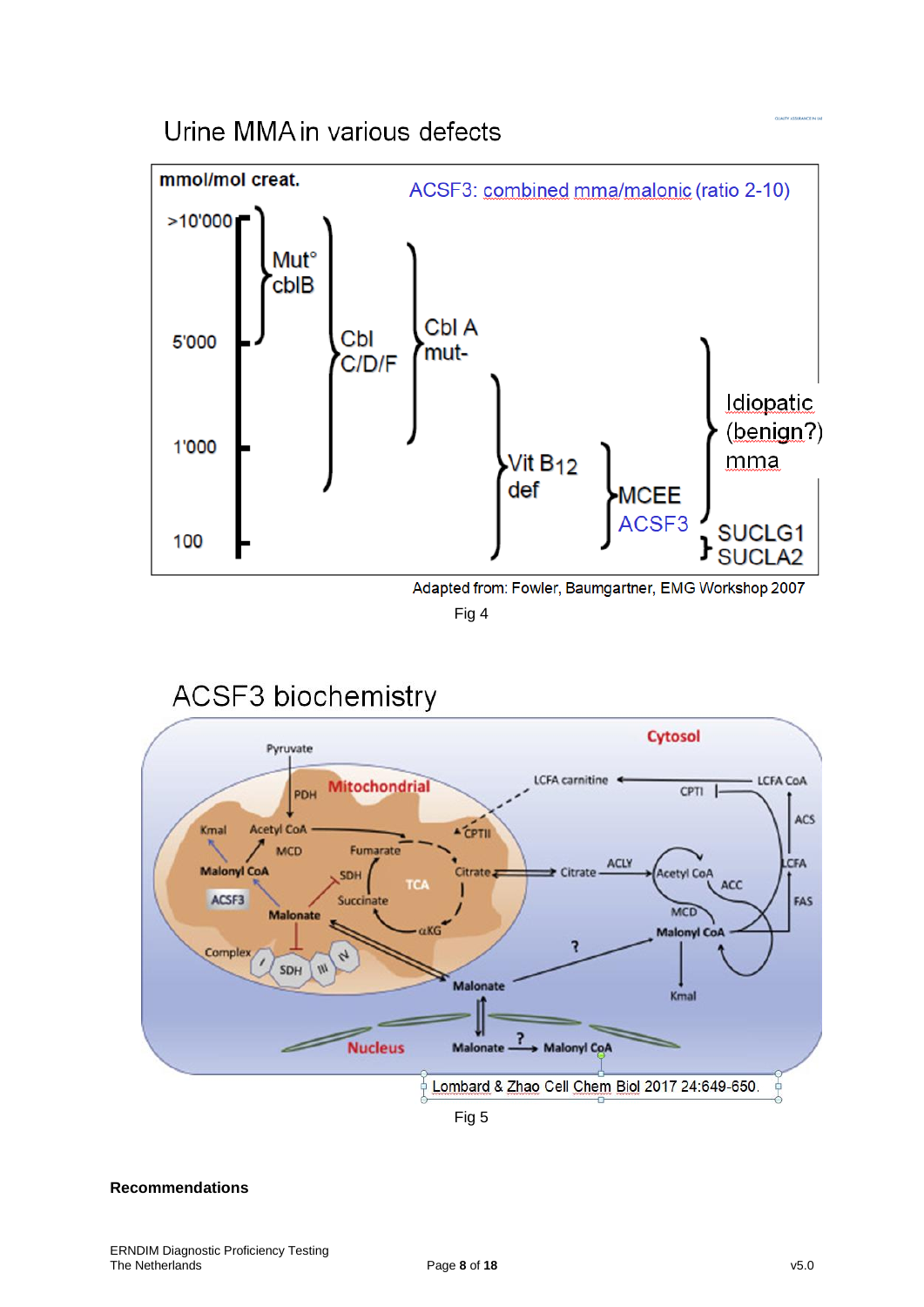Only 2 participants suggested molecular testing of the ACSF3 gene. During the DPT meeting, September 3, 2019 in Rotterdam, most participants considered ACSF3 mutation testing necessary in this case. Many recommendations were given to further investigate the mild MMA-uria and B12 status.

## **Scoring**

- Analytical results: elevated methylmalonic acid: score 1, elevated malonic acid: score 1
- Interpretation of results: CMAMMA: score 2, vitamin B12 deficiency and/or MMA due to mut/cbl: score 1
- Critical error: sample not eligible

#### **Overall impression**

This CMAMMA sample was challenging. Overall proficiency was 62%. Possible explanations are limited knowledge of CMAMMA, co-elution of MMA and MA in most organic acid analysis methods and the relatively low level of MA in this sample. It was debated at the DPT meeting whether this is a representative sample. Given the concentrations and the MMA/MA ratio, it is. The MMA/MA ratio may depend on the exact method used. It must be noted that the DPT remains an artificial situation compared to routine diagnostics. In routine diagnostics MMA and MA may be measured in plasma and ACSF3 gene analysis may be performed.

The ERNDIM SAB has decided, during its meeting November 21-22, 2019, that sample 2019-B will be scored despite the relatively low proficiency.

## **Multiple distributions of similar samples**

-

## **8.4. Patient C – MSUD (OMIM 248600)**

## **Patient details provided to participants**

Female admitted in the first week of life with vomiting, poor feeding, hyperventilation and hypertonia.

## **Patient details**

Initial metabolic investigations of this MSUD patient showed increased branched-chain amino acids in plasma and urine, including allo-isoleucine, and very high levels of typical 2-hydroxy-acids, 2-keto acids, lactate and 2-ketoglutarate in urine. The first urine sample of the patient was used in this DPT survey. Deficiency of BCKDH was confirmed on both enzyme and DNA level.

#### **Analytical performance**

Clear abnormalities could be detected in both amino acid and organic acid profiles. All participants reported abnormal leucine/valine and 2-keto-/2-hydroxy-acids. The metabolites reported most were lactate, 2-OH-isovaleric acid, 2-keto-3-methylvaleric acid and 2-keto-4-methylvaleric acid. Nine participants reported elevated allo-isoleucine. Elevated 2-keto-glutaric acid was reported by 3 labs, while another 5 reported that 2KG was normal. At the DPT meeting it was mentioned that 2KG is degraded during DPT sample preparation (heating for 1 h at 60 deg C). When 2KG is elevated, this may be suggestive for E3 def, but enzyme testing or mutation analysis is required to establish diagnosis.

Analytical proficiency 100%.

## **Diagnosis / Interpretative proficiency**

The presence of 2-hydroxy-acids, 2-keto acids and elevated leucine/valine suggested MSUD, but because of strongly elevated lactate many participants included DLD/E3 deficiency in their differential diagnosis. MSUD was reported as the most likely diagnosis by 12 participants. Six of these labs considered DLD/E3 deficiency as another possible diagnosis. Eight labs concluded DLD/E3 as the most likely diagnosis with MSUD also possible. Either MSUD or DLD/E3 was scored with 2 points. One participant concluded pyruvate carboxylase as the most likely diagnosis, which is incorrect. Please note that a BCKDH-phosphatase deficiency may mimic BCKDH def. Interpretative proficiency was high: 95%.

#### **Recommendations**

Most participants (18/21) suggested to perform activity and/or mutation testing of the BCKDH complex. Plasma amino acid analysis to confirm MSUD/DLD deficiency was recommended by 17 labs.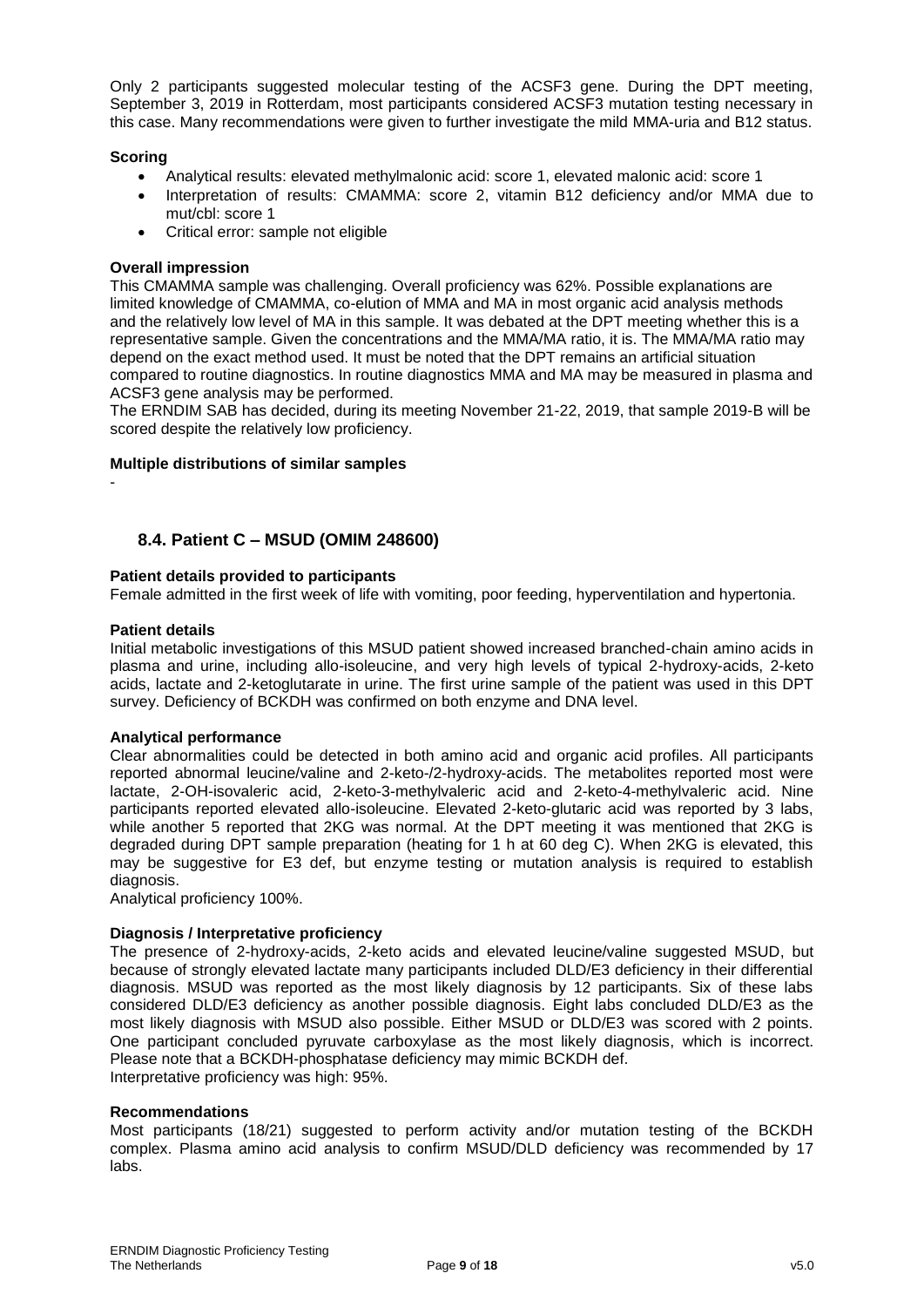## **Scoring**

- Analytical results: elevated leucine/valine: score 1, elevated 2-keto-/2-OH-acids: score 1
- Interpretation of results: MSUD or DLD/E3 deficiency: score 2
- Critical error: failure to conclude MSUD/DLD (n=1)

## **Overall impression**

Sample 2019-C was a clearly abnormal sample with high overall proficiency (98%).

#### **Multiple distributions of similar samples**

In 2012 the common sample was a MSUD sample, with mild abnormalities. Overall proficiency was 90% in 2012-F.

## **8.5. Patient D – Mucopolysaccharidosis type I (OMIM 607015/607016)**

## **Patient details provided to participants**

Male, 55 years of age, with skeletal dysplasia, corneal clouding and carpal tunnel syndrome.

## **Patient details**

This MPS I patient with an attenuated phenotype was not under ERT treatment at the time of urine sampling. The diagnosis was confirmed by IDUA enzyme testing.

## **Analytical performance**

All participants reported abnormal GAG test results. Abnormal electrophoresis results (elevated DS or DS+HS) were reported by 12 labs. Six labs used LC-MS/MS to investigate GAGs and reported elevated DS+HS or MPS I-specific oligosacharides. Literature references describing LC-MS/MS analysis of GAG are:

- 1. Langereis et al PLoS One 2015 10:e0138622 (enzymatic GAG hydrolysis, followed by LC-MS/MS of disaccharides)
- 2. Zhang et al Mol Genet Metab 2015 114:123-128 (methanolytic GAG hydrolysis, followed by LC-MS/MS of disaccharides)
- 3. Saville et al Genet Med 2019 21:753-757(LC-MS/MS of GAG-derived (oligo)saccharides derivatised by PMP).

Analytical proficiency was 93%.

## **Diagnosis / Interpretative proficiency**

A number of different combinations of MPS were reported (including I, II, I/II, I/II/VII, VI) for most likely diagnosis. Most participants did mention MPS I (either in most likely diagnosis or in other possible diagnoses) based on GAG/metabolite abnormalities. During the DPT meeting it was discussed whether the HS/DS ratio was discriminative between MPS I and II. Using the methanolysis method the ratio is different, but with some overlap between the 2 disorders. The ratio is not discriminative with the enzymatic hydrolysis-LC-MS method. The Saville method appears superior and able to distinguish all MPS types. Mucolipidosis (type 2/3) and multiple sufatase deficiency were mentioned as other possible diagnosis. Mucolipidosis seems less likely, since in mucolipidosis type 2 abnormalities in oligosacharides are expected and in mucolipidosis type 3, GAG are usually not strongly abnormal. Multiple sulfatase deficiency is very rare; it is not clear whether mild presentations exist which show elevated GAG in urine.

Interpretative proficiency was 90%.

#### **Recommendations**

IDUA enzyme testing was proposed by 18 labs, while 17 suggested (IDUA) mutation testing.

#### **Scoring**

- Analytical results: Elevated total GAG, established by e.g. the DMB-test, was scored 1. Abnormal GAG results in electrophoresis/TLC: score 1. MS tests: elevated DS+HS or MPS Ispecific oligosacharides: score 2.
- Interpretation of results: MPS I: score 2, Mucopolysacharidosis unspecified or wrong type MPS: score 1.
- Critical error: failure to report abnormal GAG or MPS (n=0)

#### **Overall impression**

Obvious MPS sample with high overall proficiency (92%).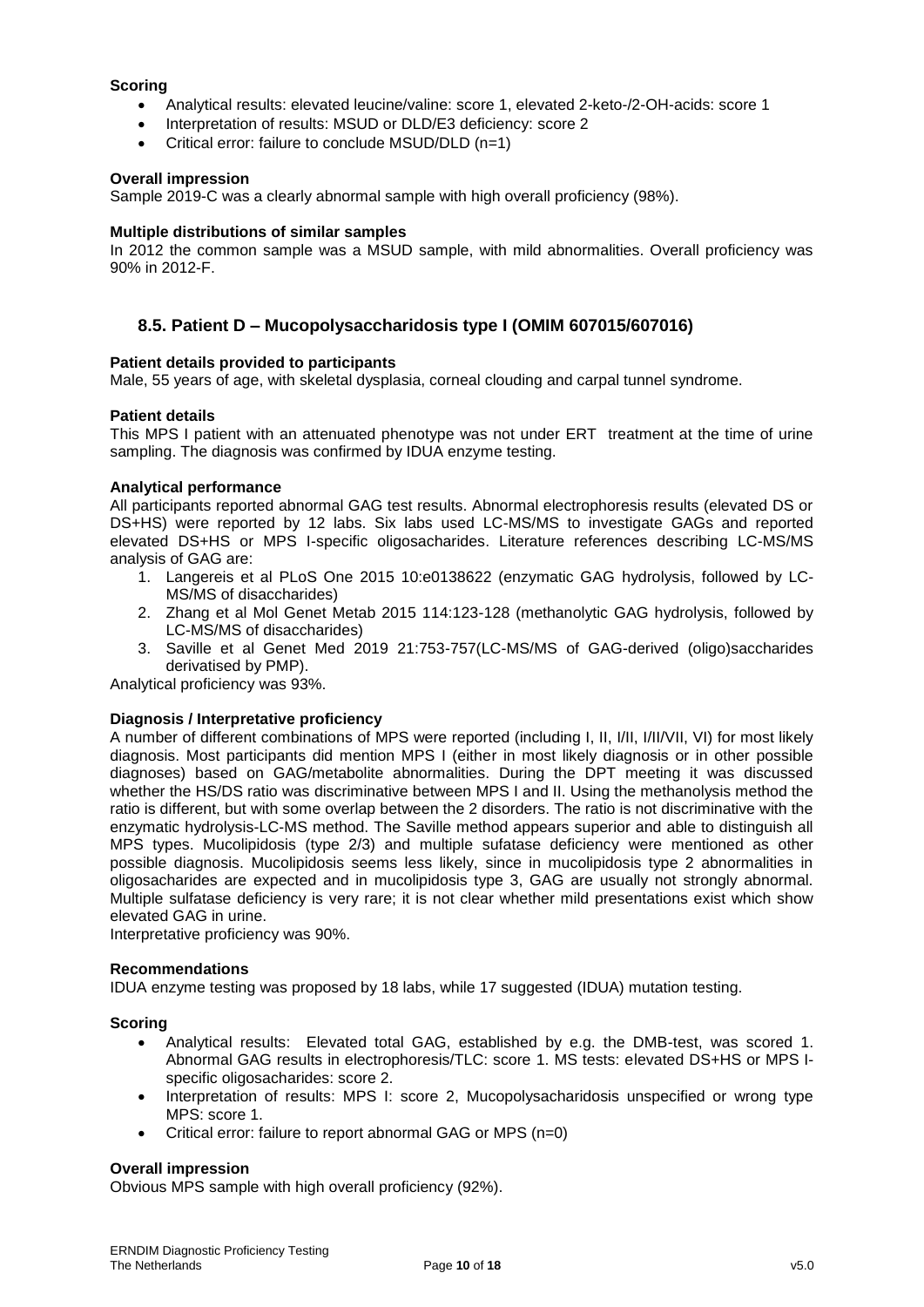#### **Multiple distributions of similar samples**

Sample 2015-A was obtained from an adult MPS II. Overall proficiency in 2015-A was 90%, which is similar to the score of 2019-D.

## **8.6. Patient E – Multiple acyl-CoA dehydrogenase deficiency (MADD; glutaric aciduria type II) subtype ETFA (OMIM 231680)**

#### **Patient details provided to participants**

A girl, born in hospital after a normal pregnancy. She was investigated at age 2 days because of lethargy. No obvious dysmorphic features were observed. The sample was collected at age 8 y.

#### **Patient details**

This girl was diagnosed shortly after birth with a severe form of MADD. Mutations were detected in ETFA.

#### **Analytical performance**

All participants reported abnormal organic acids. Organic acids reported included glutaric acid, 2-OHglutaric acid, ethymalonic acid, adipic acid, suberic acid, sebacic acid, hexanoylglycine, (iso)butyrylglycine, isovalerylglycine, methylsuccinate, 5-OH-hexanoic acid, octanoic acid, 3-OHisobutyric acid and 3-OH-isovaleric acid, Since the patient was decompensated during urine sampling also lactate and 3-OH-butyric acid were slightly elevated.

Sarcosine dehydrogenase also requires ETF for electron transfer, but sarcosine was not reported by participants.

#### **Diagnosis / Interpretative proficiency**

All participants correctly interpreted the OA profile as characteristic for MADD. In other possible diagnoses several participants mentioned riboflavin metabolism/transport defects (n=5), SCADD (n=2) and MCADD (n=1). Given the organic acid profile, SCADD and MCADD are very unlikely. A riboflavin defect cannot be excluded based on the test results, but is less likely with the clinical symptoms of the patient.

#### **Recommendations**

Most participants recommended acylcarnitine analysis in plasma and mutation analysis of ETFA, ETFB and ETDH genes. Six labs suggested to investigate fatty acid oxidation flux in fibroblasts. Riboflavin therapy was suggested by 13 participants, while 3 recommended SLC52A1-3, SLC25A32 and FLAD1 mutation analysis.

#### **Scoring**

- Analytical results: abnormal organic acids typical for MADD: score 2.
- Interpretation of results: MADD: score 2
- Critical error: failure to report abnormal organic acids and MADD (n=0)

#### **Overall impression**

Sample with grossly abnormal organic acid profile. Overall proficiency was 100%.

#### **Multiple distributions of similar samples**

-

## **8.7. Patient F – L-arginine:glycine amidinotransferase (AGAT) deficiency (OMIM 612718, Cerebral Creatine Deficiency Syndrome 3; CCDS3)**

#### **Patient details provided to participants**

A boy with delayed mental and motor development apparent since the age of 15 months. Diagnosis was made at age 7 y, while the sample was collected at age 8 y.

#### **Patient details**

AGAT deficiency was confirmed in this patient by undetectable enzyme activity and homozygosity for a null mutation in the GATM gene. The patient was not on creatine supplementation during collection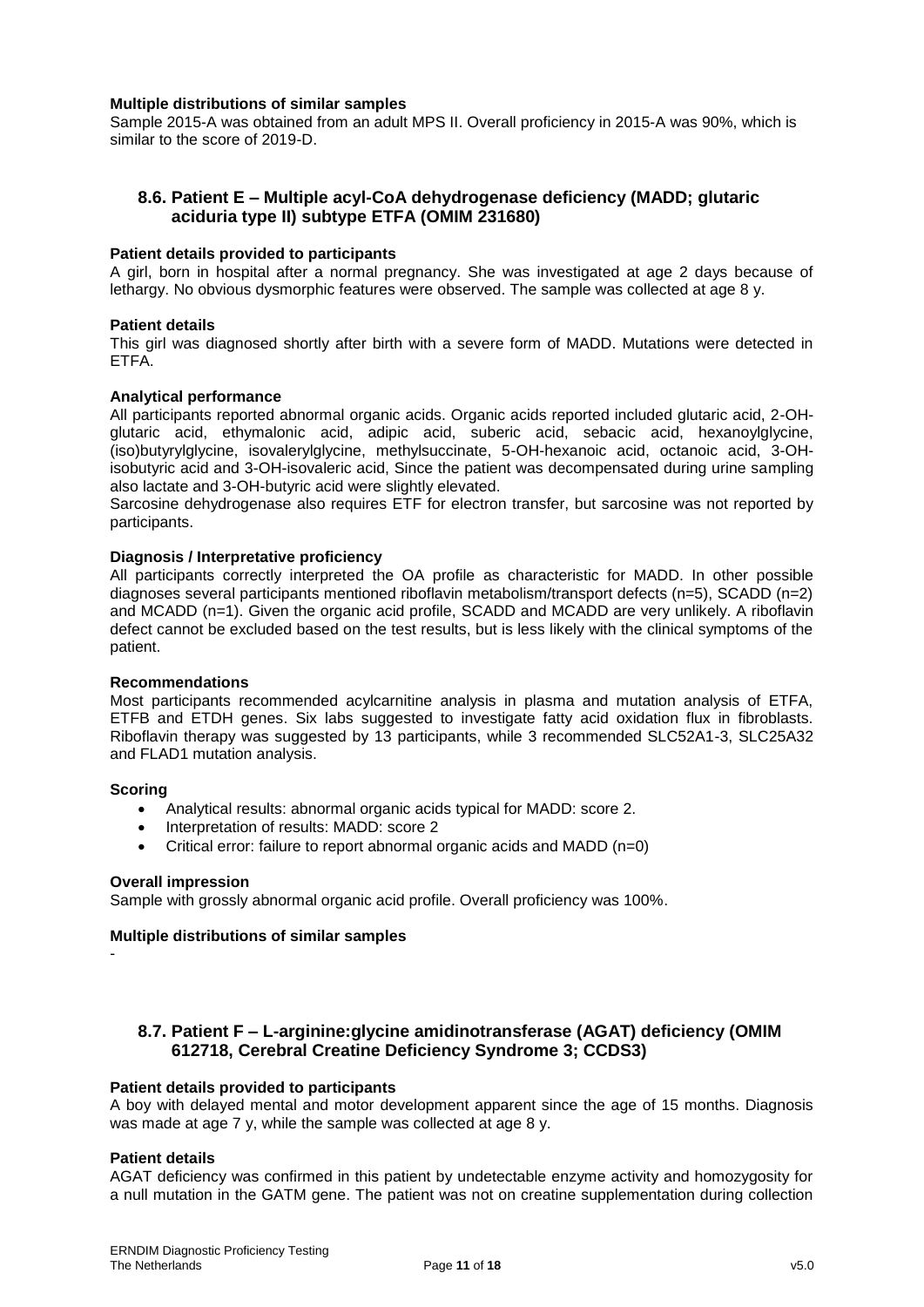of the sample.

## **Analytical performance**

Guanidinoacetate and creatine were measured by 13/21 participants and all these labs reported low/decreased guanidinoacetate. The median concentration of guanidinoacetate was 0.1 mmol/mol (range 0–3, n=11). Creatine median value was 46 mmol/mol (range 0–53, n=12). Creatinine, which is a degradation product of creatine, was relatively low in this sample (2.83 mmol/L), but is not a reliable biomarker for creatine biosynthesis disorders.

Many laboratories commented on increased concentrations of amino acids, uric acid, GAG and sialic acid. This is due to the relatively low creatinine concentration and the resulting elevated values of other metabolites normalised to creatinine (see e.g. Verhoeven et al Clinica Chimica Acta 2005, 361; 1-9).

## **Diagnosis / Interpretative proficiency**

AGAT deficiency was reported as the most likely diagnosis by 12 labs. Other diagnoses reported were: carnosinase def (n=1), Sandhoff disease (n=1), defects in purine metabolism (HPRT, PRPS), isobutyrylCoA DH deficiency  $(n=1)$ , SSADH deficiency  $(n=1)$ , ETFDH deficiency $(n=1)$  and MPS  $(n=3)$ . These are probably related to the secondary abnormalities in various metabolites due to the low creatinine.

Secondary causes of low guanidinoacetate excretion include hyperornithinemia (OAT deficiency) and UCD defects when arginine is low. Low urine guanidinoacetate is not uncommon. Further testing includes measurement of plasma guanidinoacetate.

#### **Recommendations**

AGAT enzyme testing and GATM mutation analysis were the suggestions made for further testing. Two participants, that did not measure guanidinoacetate and creatine, suggested to do this test.

## **Scoring**

-

The ERNDIM SAB has decided, during its meeting November 21-22, 2019, that sample 2019-F will be educational and will NOT be scored.

#### **Overall impression**

Moderate overall proficiency, mainly because a number of participants did not measure creatine and guanidinoacetate. We recommend to include creatine and guanidinoacetate tests in metabolic screening. A lower limit of the guanidinoacetate reference range (i.e. not zero) is required to detect AGAT deficiency. Elevated values of many unrelated metabolites should prompt testing of creatine biosynthesis disorders.

#### **Multiple distributions of similar samples**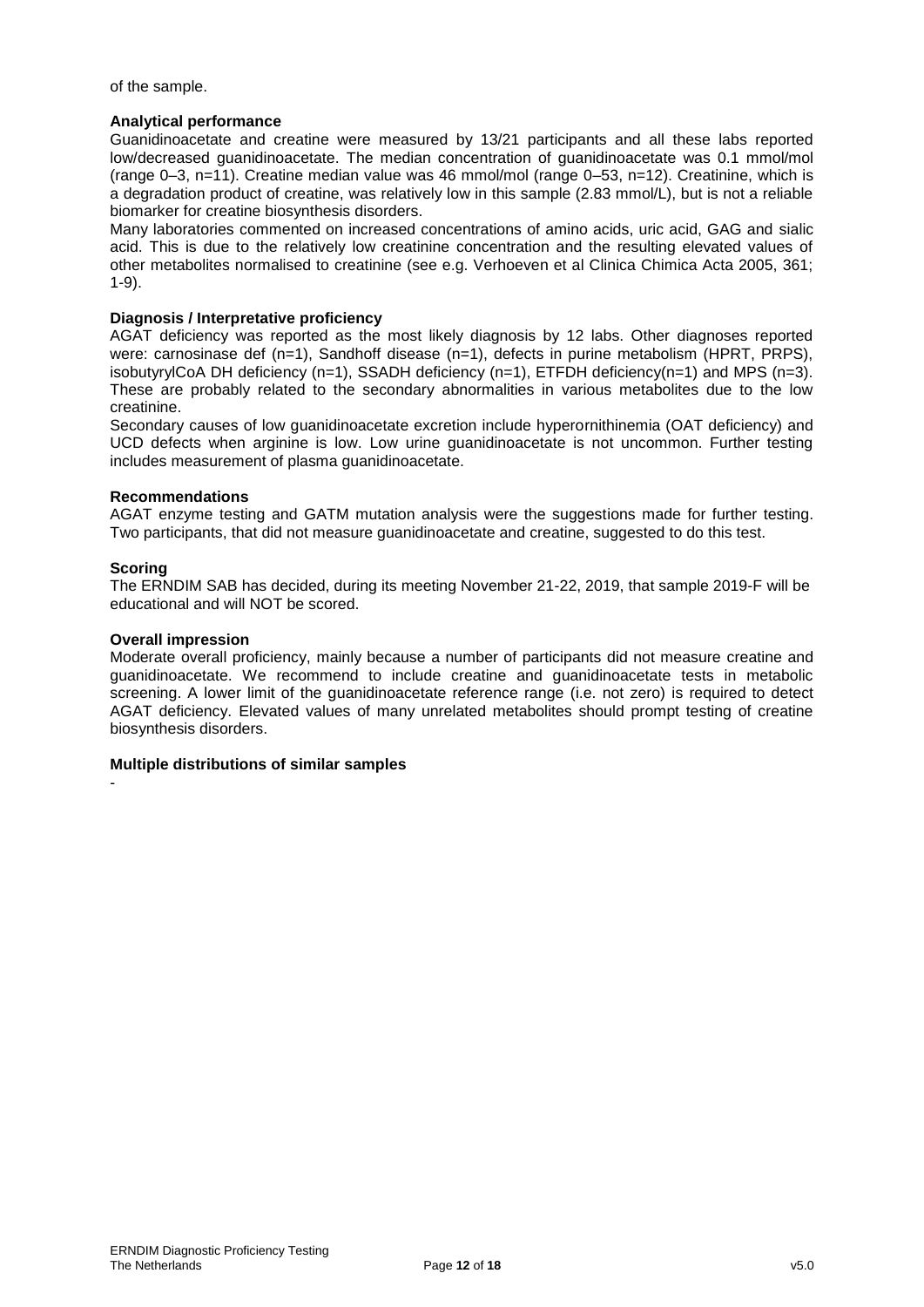## **9. Scores of participants**

All data transfer, i.e. submission of results as well as viewing and downloading of reports proceed via the DPT-CSCQ results website. The results of participants are confidential and only accessible using username and password on the CSCQ website. Anonymised scores of all laboratories are provided in the annual report. Your results are indicated by an arrow in the leftmost column.

|                           |                  | <b>Patient A</b>       |                         | <b>Patient B</b> |                |                | <b>Patient C</b> |                |                          |                  |
|---------------------------|------------------|------------------------|-------------------------|------------------|----------------|----------------|------------------|----------------|--------------------------|------------------|
| Lab<br>$\mathsf{n}^\circ$ |                  | <b>APRT deficiency</b> |                         | <b>CMAMMA</b>    |                |                |                  |                |                          |                  |
|                           | A                | $\mathbf{I}$           | <b>Total</b>            | A                | $\mathbf{I}$   | <b>Total</b>   | A                | Т              | <b>Total</b>             | <b>Total</b>     |
| $\mathbf{1}$              | $\overline{2}$   | $\overline{2}$         | $\overline{4}$          | $\mathbf{1}$     | $\overline{2}$ | 3              | $\overline{2}$   | $\overline{2}$ | $\overline{\mathbf{4}}$  | 11               |
| $\mathbf{2}$              | $\overline{2}$   | $\overline{2}$         | $\overline{4}$          | $\mathbf{1}$     | $\mathbf{1}$   | $\overline{2}$ | $\overline{2}$   | $\overline{2}$ | $\overline{\mathbf{4}}$  | 10               |
| $\mathbf{3}$              | $\overline{2}$   | $\overline{2}$         | $\overline{\mathbf{4}}$ | $\mathbf{1}$     | $\mathbf{1}$   | $\overline{2}$ | $\overline{2}$   | $\overline{2}$ | $\overline{\mathcal{A}}$ | 10               |
| $\overline{\mathbf{4}}$   | $\overline{2}$   | $\overline{2}$         | $\overline{4}$          | $\mathbf{1}$     | $\mathbf{1}$   | $\overline{2}$ | $\overline{2}$   | $\overline{2}$ | $\overline{\mathcal{A}}$ | 10               |
| $5\phantom{.0}$           | $\overline{2}$   | $\overline{2}$         | $\overline{4}$          | $\overline{2}$   | $\overline{2}$ | $\overline{4}$ | $\overline{2}$   | $\overline{2}$ | $\overline{\mathbf{4}}$  | 12               |
| $6\phantom{1}$            | $\overline{2}$   | $\overline{2}$         | $\overline{4}$          | $\mathbf{1}$     | $\mathbf{1}$   | 2              | $\overline{2}$   | $\overline{2}$ | $\overline{\mathbf{4}}$  | 10               |
| $\overline{7}$            | $\overline{2}$   | $\overline{2}$         | $\overline{4}$          | $\overline{2}$   | $\overline{2}$ | $\overline{4}$ | $\overline{2}$   | $\overline{2}$ | $\overline{4}$           | 12               |
| $\bf 8$                   | $\overline{2}$   | $\overline{2}$         | $\overline{4}$          | $\mathbf{1}$     | $\mathbf{1}$   | $\overline{2}$ | $\overline{2}$   | $\overline{2}$ | $\overline{\mathbf{4}}$  | 10               |
| $\boldsymbol{9}$          | $\overline{2}$   | $\overline{2}$         | $\overline{4}$          | $\mathbf{1}$     | $\mathbf{1}$   | $\overline{2}$ | $\overline{2}$   | $\overline{2}$ | $\overline{4}$           | 10               |
| 10                        | $\overline{2}$   | $\overline{2}$         | $\overline{4}$          | $\overline{2}$   | $\overline{2}$ | $\overline{4}$ | $\overline{2}$   | $\overline{2}$ | $\overline{\mathbf{4}}$  | 12               |
| 11                        | $\pmb{0}$        | $\pmb{0}$              | $\mathbf 0$             | $\mathbf{1}$     | $\mathbf{1}$   | $\overline{2}$ | $\boldsymbol{2}$ | $\overline{2}$ | $\overline{\mathbf{4}}$  | 6                |
| 12                        | $\mathbf{1}$     | $\overline{2}$         | 3                       | $\mathbf{1}$     | $\mathbf{1}$   | $\overline{2}$ | $\overline{2}$   | $\overline{2}$ | $\overline{\mathbf{4}}$  | 9                |
| 13                        | $\boldsymbol{0}$ | $\mathbf{1}$           | $\mathbf{1}$            | $\overline{2}$   | $\mathbf{1}$   | 3              | $\overline{2}$   | $\overline{2}$ | $\overline{\mathbf{4}}$  | 8                |
| 14                        | $\mathbf{1}$     | $\overline{2}$         | 3                       | $\mathbf{1}$     | $\mathbf{1}$   | $\overline{2}$ | $\overline{2}$   | $\overline{2}$ | $\overline{\mathbf{4}}$  | $\boldsymbol{9}$ |
| 15                        | $\boldsymbol{0}$ | $\mathbf{1}$           | $\mathbf{1}$            | $\overline{2}$   | $\overline{2}$ | $\overline{4}$ | $\overline{2}$   | $\mathsf 0$    | $\overline{2}$           | $\overline{7}$   |
| 16                        | $\mathbf 0$      | $\mathbf 0$            | $\mathbf 0$             | $\mathbf{1}$     | $\mathbf{1}$   | $\overline{2}$ | $\overline{2}$   | $\overline{2}$ | $\overline{\mathbf{4}}$  | 6                |
| 17                        | $\boldsymbol{0}$ | $\pmb{0}$              | $\pmb{0}$               | $\mathbf{1}$     | $\mathbf{1}$   | $\overline{2}$ | $\overline{2}$   | $\overline{2}$ | $\overline{\mathbf{4}}$  | 6                |
| 18                        | $\overline{2}$   | $\overline{2}$         | $\overline{4}$          | $\mathbf{1}$     | $\mathbf{1}$   | $\overline{2}$ | $\overline{2}$   | $\overline{2}$ | $\overline{\mathbf{4}}$  | 10               |
| 19                        | $\pmb{0}$        | $\mathbf{1}$           | $\mathbf{1}$            | $\mathbf{1}$     | $\mathbf{1}$   | $\overline{2}$ | $\overline{2}$   | $\overline{2}$ | $\overline{\mathbf{4}}$  | $\overline{7}$   |
| 20                        | $\mathbf{1}$     | $\overline{2}$         | 3                       | $\mathbf{1}$     | $\mathbf{1}$   | $\overline{2}$ | $\overline{2}$   | $\overline{2}$ | $\overline{\mathbf{4}}$  | 9                |
| 21                        | $\overline{2}$   | $\overline{2}$         | $\overline{\mathbf{4}}$ | $\mathbf{1}$     | 1              | $\overline{2}$ | $\overline{2}$   | $\overline{2}$ | $\overline{\mathbf{4}}$  | 10               |

## **Detailed scores** – **Round 1**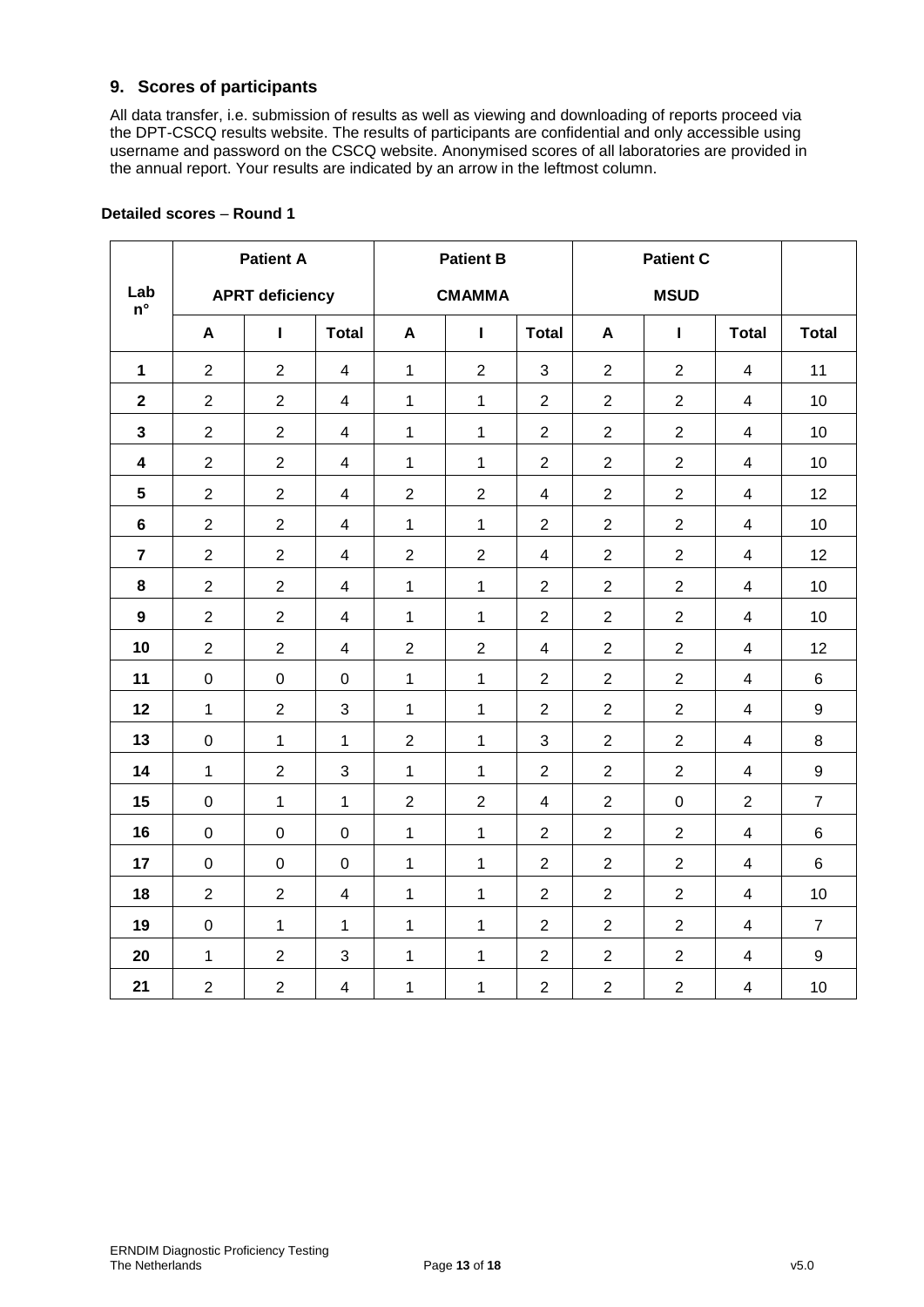## **Detailed scores** – **Round 2**

|                         | <b>Patient D</b> |                |                |                | <b>Patient E</b> |                         |                          | <b>Patient F</b>         |                          |                |
|-------------------------|------------------|----------------|----------------|----------------|------------------|-------------------------|--------------------------|--------------------------|--------------------------|----------------|
| Lab n°                  |                  | <b>MPSI</b>    |                | <b>MADD</b>    |                  | <b>AGAT def</b>         |                          |                          |                          |                |
|                         | A                | Т              | <b>Total</b>   | $\mathbf{A}$   | $\mathbf{I}$     | <b>Total</b>            | A                        | T.                       | <b>Total</b>             | <b>Total</b>   |
| $\mathbf{1}$            | $\overline{2}$   | $\overline{2}$ | $\overline{4}$ | $\overline{2}$ | $\overline{2}$   | $\overline{4}$          | $\mathbf{u}$             | $\mathbf{u}$             | $\mathbf{u}$             | 8              |
| $\mathbf{2}$            | $\overline{2}$   | $\overline{2}$ | $\overline{4}$ | $\overline{2}$ | $\overline{c}$   | $\overline{4}$          | $\overline{\phantom{a}}$ | $\overline{\phantom{a}}$ | $\overline{\phantom{a}}$ | 8              |
| 3                       | $\overline{2}$   | $\overline{2}$ | $\overline{4}$ | $\overline{2}$ | $\overline{2}$   | $\overline{4}$          | $\overline{\phantom{a}}$ | $\overline{\phantom{a}}$ | $\overline{\phantom{a}}$ | 8              |
| $\overline{\mathbf{4}}$ | $\overline{c}$   | $\overline{2}$ | $\overline{4}$ | $\overline{2}$ | $\overline{2}$   | $\overline{4}$          | $\overline{\phantom{a}}$ | --                       | --                       | 8              |
| $5\phantom{a}$          | $\overline{2}$   | $\overline{2}$ | $\overline{4}$ | $\overline{2}$ | $\overline{2}$   | $\overline{4}$          | ۰.                       | --                       | --                       | 8              |
| $\bf 6$                 | $\mathbf{1}$     | $\mathbf{1}$   | $\overline{2}$ | $\overline{2}$ | $\overline{2}$   | $\overline{4}$          | $\overline{\phantom{a}}$ | Ξ.                       | $\overline{\phantom{a}}$ | $\,6\,$        |
| $\overline{\mathbf{r}}$ | $\overline{c}$   | $\overline{2}$ | $\overline{4}$ | $\overline{2}$ | $\overline{2}$   | $\overline{4}$          | $\overline{\phantom{a}}$ | --                       | $\overline{\phantom{a}}$ | 8              |
| 8                       | $\overline{2}$   | $\overline{2}$ | $\overline{4}$ | $\overline{2}$ | $\overline{2}$   | $\overline{4}$          | $\overline{\phantom{a}}$ | -−                       | --                       | 8              |
| $\boldsymbol{9}$        | $\overline{c}$   | $\overline{2}$ | $\overline{4}$ | $\overline{2}$ | $\overline{2}$   | $\overline{4}$          | $\overline{\phantom{a}}$ | $\overline{\phantom{a}}$ | $\overline{\phantom{a}}$ | 8              |
| 10                      | $\overline{2}$   | $\overline{2}$ | $\overline{4}$ | $\overline{2}$ | $\overline{2}$   | $\overline{4}$          | $\overline{\phantom{a}}$ | --                       | $\overline{\phantom{a}}$ | 8              |
| 11                      | $\mathbf{1}$     | $\mathbf{1}$   | $\overline{2}$ | $\overline{2}$ | $\overline{2}$   | 4                       | --                       | --                       | --                       | 6              |
| 12                      | $\overline{c}$   | $\overline{2}$ | $\overline{4}$ | $\overline{2}$ | $\overline{2}$   | $\overline{4}$          | $\overline{\phantom{a}}$ | --                       | $\qquad \qquad -$        | 8              |
| 13                      | $\mathbf{1}$     | 1              | $\overline{2}$ | $\overline{2}$ | $\overline{2}$   | 4                       | $\overline{\phantom{a}}$ | --                       | $\qquad \qquad -$        | 6              |
| 14                      | $\overline{c}$   | $\overline{2}$ | $\overline{4}$ | $\overline{2}$ | $\overline{2}$   | $\overline{4}$          | $\overline{\phantom{a}}$ | --                       | $\overline{\phantom{a}}$ | 8              |
| 15                      | $\overline{c}$   | $\overline{2}$ | 4              | $\overline{2}$ | $\overline{c}$   | 4                       | $\overline{\phantom{a}}$ | $\overline{\phantom{a}}$ | --                       | 8              |
| 16                      | $\overline{c}$   | $\overline{2}$ | 4              | $\overline{c}$ | $\overline{c}$   | $\overline{4}$          | $\overline{\phantom{a}}$ | -−                       | --                       | 8              |
| 17                      | $\overline{c}$   | $\mathbf{1}$   | $\mathbf{3}$   | $\overline{c}$ | $\overline{c}$   | 4                       | --                       | -−                       | --                       | $\overline{7}$ |
| 18                      | $\overline{c}$   | $\overline{2}$ | $\overline{4}$ | $\overline{2}$ | $\overline{2}$   | $\overline{4}$          | $\overline{\phantom{a}}$ | --                       | $\overline{\phantom{a}}$ | 8              |
| 19                      | $\overline{c}$   | $\overline{c}$ | 4              | $\overline{2}$ | $\overline{c}$   | 4                       | $\overline{\phantom{a}}$ | --                       | $\overline{\phantom{a}}$ | 8              |
| 20                      | $\overline{c}$   | $\overline{2}$ | $\overline{4}$ | $\overline{2}$ | $\overline{2}$   | $\overline{\mathbf{4}}$ | $\overline{\phantom{a}}$ | --                       | $\overline{\phantom{a}}$ | 8              |
| 21                      | $\overline{2}$   | $\overline{2}$ | $\overline{4}$ | $\overline{c}$ | $\overline{2}$   | $\overline{\mathbf{4}}$ | ۰.                       | $\overline{\phantom{a}}$ | ۰.                       | 8              |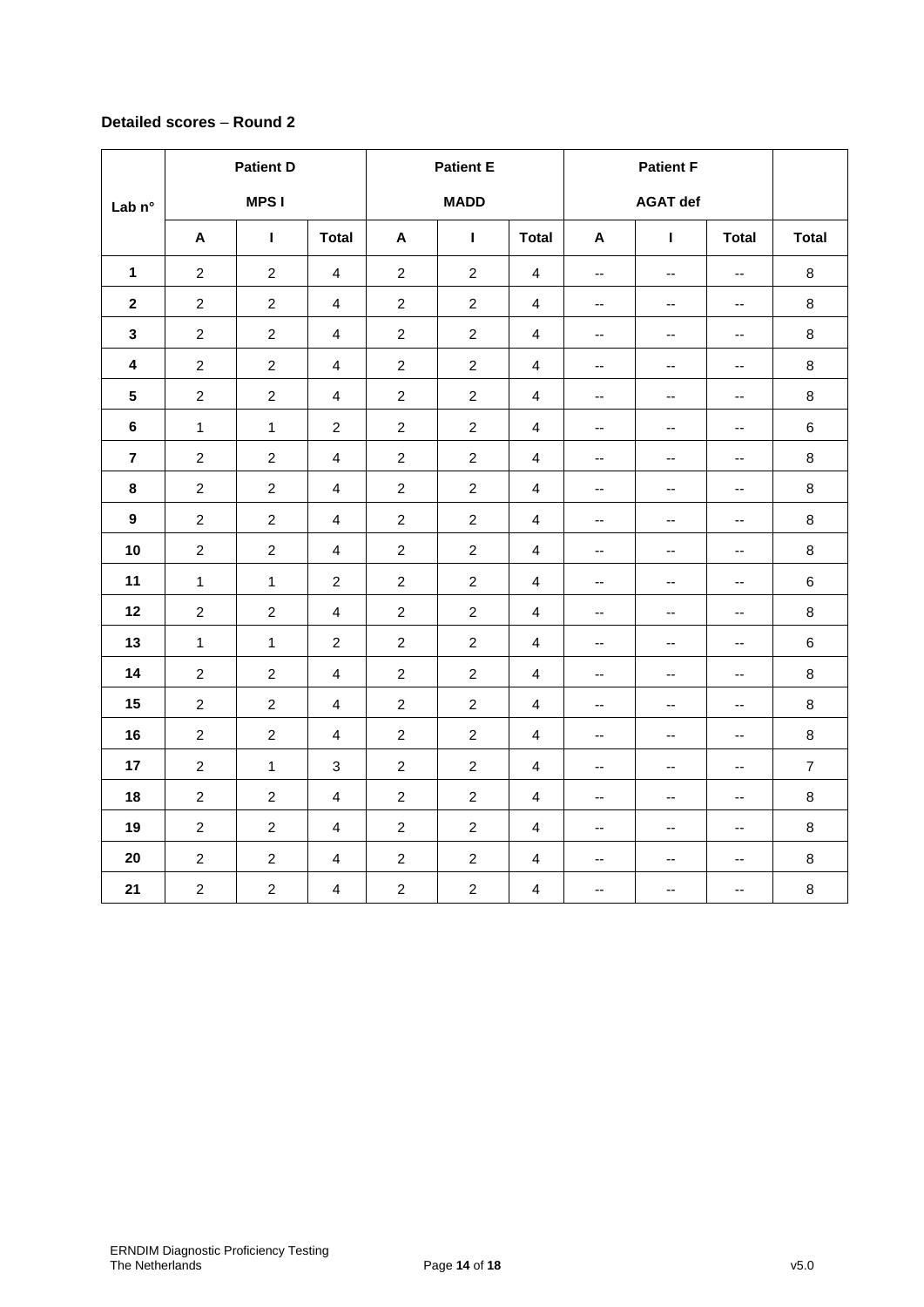## **Total scores**

| Lab n°          | $\boldsymbol{\mathsf{A}}$ | B                | $\mathbf C$             | D                       | E                       | F                        | <b>Cumulative</b><br>score | <b>Cumulative</b><br>score (%) | <b>Critical</b><br>error |
|-----------------|---------------------------|------------------|-------------------------|-------------------------|-------------------------|--------------------------|----------------------------|--------------------------------|--------------------------|
| $\mathbf{1}$    | $\overline{4}$            | $\mathsf 3$      | $\overline{4}$          | $\overline{4}$          | $\overline{\mathbf{4}}$ | $\overline{\phantom{a}}$ | 19                         | 95                             |                          |
| $\mathbf 2$     | 4                         | $\sqrt{2}$       | $\overline{\mathbf{4}}$ | $\overline{\mathbf{4}}$ | $\overline{4}$          | --                       | 18                         | 90                             |                          |
| $\mathbf{3}$    | $\overline{4}$            | $\sqrt{2}$       | $\overline{4}$          | $\overline{4}$          | $\overline{\mathbf{4}}$ | $\overline{\phantom{a}}$ | 18                         | 90                             |                          |
| 4               | $\overline{4}$            | $\overline{c}$   | 4                       | 4                       | 4                       | $\overline{\phantom{a}}$ | 18                         | 90                             |                          |
| $5\phantom{.0}$ | $\overline{4}$            | $\overline{4}$   | $\overline{4}$          | $\overline{4}$          | $\overline{4}$          | $\overline{\phantom{a}}$ | 20                         | 100                            |                          |
| $\bf 6$         | $\overline{\mathbf{4}}$   | $\sqrt{2}$       | $\overline{\mathbf{4}}$ | $\boldsymbol{2}$        | $\overline{\mathbf{4}}$ | --                       | 16                         | 80                             |                          |
| $\overline{7}$  | 4                         | $\overline{4}$   | 4                       | 4                       | 4                       | --                       | 20                         | 100                            |                          |
| 8               | $\overline{\mathbf{4}}$   | $\sqrt{2}$       | $\overline{4}$          | $\overline{4}$          | $\overline{4}$          | $\overline{\phantom{a}}$ | 18                         | 90                             |                          |
| $\overline{9}$  | $\overline{4}$            | $\overline{c}$   | 4                       | 4                       | 4                       | $\overline{\phantom{a}}$ | 18                         | 90                             |                          |
| 10              | $\overline{4}$            | $\overline{4}$   | $\overline{\mathbf{4}}$ | $\overline{\mathbf{4}}$ | $\overline{\mathbf{4}}$ | $\overline{\phantom{a}}$ | 20                         | 100                            |                          |
| 11              | $\pmb{0}$                 | $\sqrt{2}$       | $\overline{\mathbf{4}}$ | $\boldsymbol{2}$        | $\overline{\mathbf{4}}$ | $\overline{\phantom{a}}$ | 12                         | 60                             |                          |
| 12              | $\sqrt{3}$                | $\overline{c}$   | 4                       | 4                       | 4                       | --                       | 17                         | 85                             |                          |
| 13              | $\mathbf{1}$              | $\sqrt{3}$       | $\overline{\mathbf{4}}$ | $\boldsymbol{2}$        | $\overline{\mathbf{4}}$ | --                       | 14                         | 70                             |                          |
| 14              | $\ensuremath{\mathsf{3}}$ | $\boldsymbol{2}$ | $\overline{\mathbf{4}}$ | $\overline{\mathbf{4}}$ | $\overline{4}$          | $\overline{\phantom{a}}$ | 17                         | 85                             |                          |
| 15              | $\mathbf{1}$              | $\overline{4}$   | $\boldsymbol{2}$        | $\overline{4}$          | $\overline{4}$          | --                       | 15                         | 75                             | $\mathsf{CE}$            |
| 16              | $\pmb{0}$                 | $\sqrt{2}$       | $\overline{4}$          | $\overline{4}$          | $\overline{\mathbf{4}}$ | $\overline{\phantom{a}}$ | 14                         | 70                             |                          |
| 17              | $\pmb{0}$                 | $\overline{c}$   | 4                       | $\mathbf{3}$            | 4                       | $\overline{\phantom{a}}$ | 13                         | 65                             |                          |
| 18              | $\overline{4}$            | $\sqrt{2}$       | $\overline{4}$          | $\overline{4}$          | $\overline{\mathbf{4}}$ | --                       | 18                         | 90                             |                          |
| 19              | $\mathbf{1}$              | $\sqrt{2}$       | $\overline{\mathbf{4}}$ | $\overline{\mathbf{4}}$ | $\overline{4}$          | $\overline{\phantom{a}}$ | 15                         | 75                             |                          |
| 20              | $\sqrt{3}$                | $\overline{c}$   | $\overline{4}$          | $\overline{4}$          | $\overline{\mathbf{4}}$ | --                       | 17                         | 85                             |                          |
| 21              | $\overline{4}$            | $\sqrt{2}$       | $\overline{4}$          | $\overline{4}$          | $\overline{\mathbf{4}}$ | --                       | 18                         | 90                             |                          |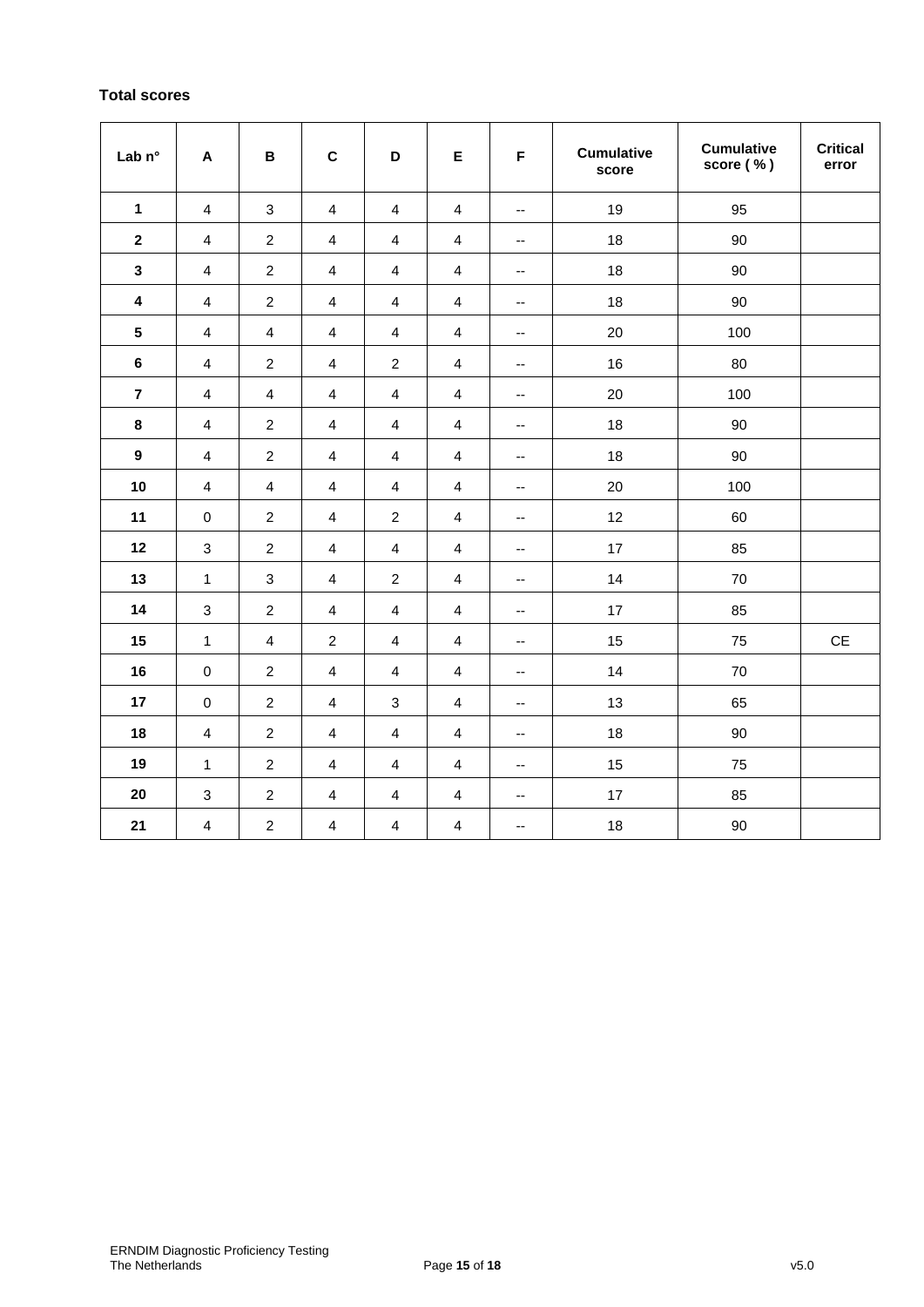## **Performance**

|                                                                                       | Number of labs | % total labs |
|---------------------------------------------------------------------------------------|----------------|--------------|
| <b>Satisfactory performers</b><br>(260 % of adequate responses)                       | 20             | 95           |
| <b>Unsatisfactory performers</b><br>(< 60 % adequate responses and/or critical error) |                | 5            |
| <b>Partial and non-submitters</b>                                                     |                |              |

## **Overall Proficiency**

| <b>Sample</b>        | <b>Diagnosis</b> | Analytical (%) | Interpretation (%) | <b>Total</b><br>(%) |
|----------------------|------------------|----------------|--------------------|---------------------|
| <b>DPT-NL-2019-A</b> | APRT deficiency  | 64             | 79                 | 71                  |
| <b>DPT-NL-2019-B</b> | <b>CMAMMA</b>    | 62             | 62                 | 62                  |
| <b>DPT-NL-2019-C</b> | <b>MSUD</b>      | 100            | 95                 | 98                  |
| <b>DPT-NL-2019-D</b> | MPS I            | 93             | 90                 | 92                  |
| <b>DPT-NL-2019-E</b> | <b>MADD</b>      | 100            | 100                | 100                 |
| <b>DPT-NL-2019-F</b> | AGAT def         |                |                    |                     |

## **10. Annual meeting of participants**

The annual DPT workshop was organised in Rotterdam, September 3<sup>rd</sup> 2019. Representatives from 12 participating labs were present.

Please note that attending the annual meeting is an important part of the proficiency testing. The goal of the program is to **improve** the competence of the participating laboratories, which includes critical review of all results with a discussion on interpretation of results and, if possible, to reach a consensus on best practice.

## **11. Information from the Executive Board and the Scientific Advisory Board**

 New **control materials** are now provided by SKML. These are no longer related to EQA materials and have been produced separately. Two concentration levels for each group of analytes are available. The most suitable low and high concentration levels are defined by the scientific advisors of the schemes. Analytes and their concentrations will be similar in consecutive batches of control material. These reference materials can be ordered at MCA laboratory [\(https://www.erndimqa.nl/\)](https://www.erndimqa.nl/) or through the ERNDIM website. Participants are encouraged to use them as internal control samples, but they cannot be used as calibrators. On the ERNDIMQA website a new section for data management completes the ERNDIM internal Quality Control System. Laboratories have the option to submit results and request reports showing their result in the last run in comparison to defined acceptance limits, their own historical data and the mean of all laboratories using the same batch control material.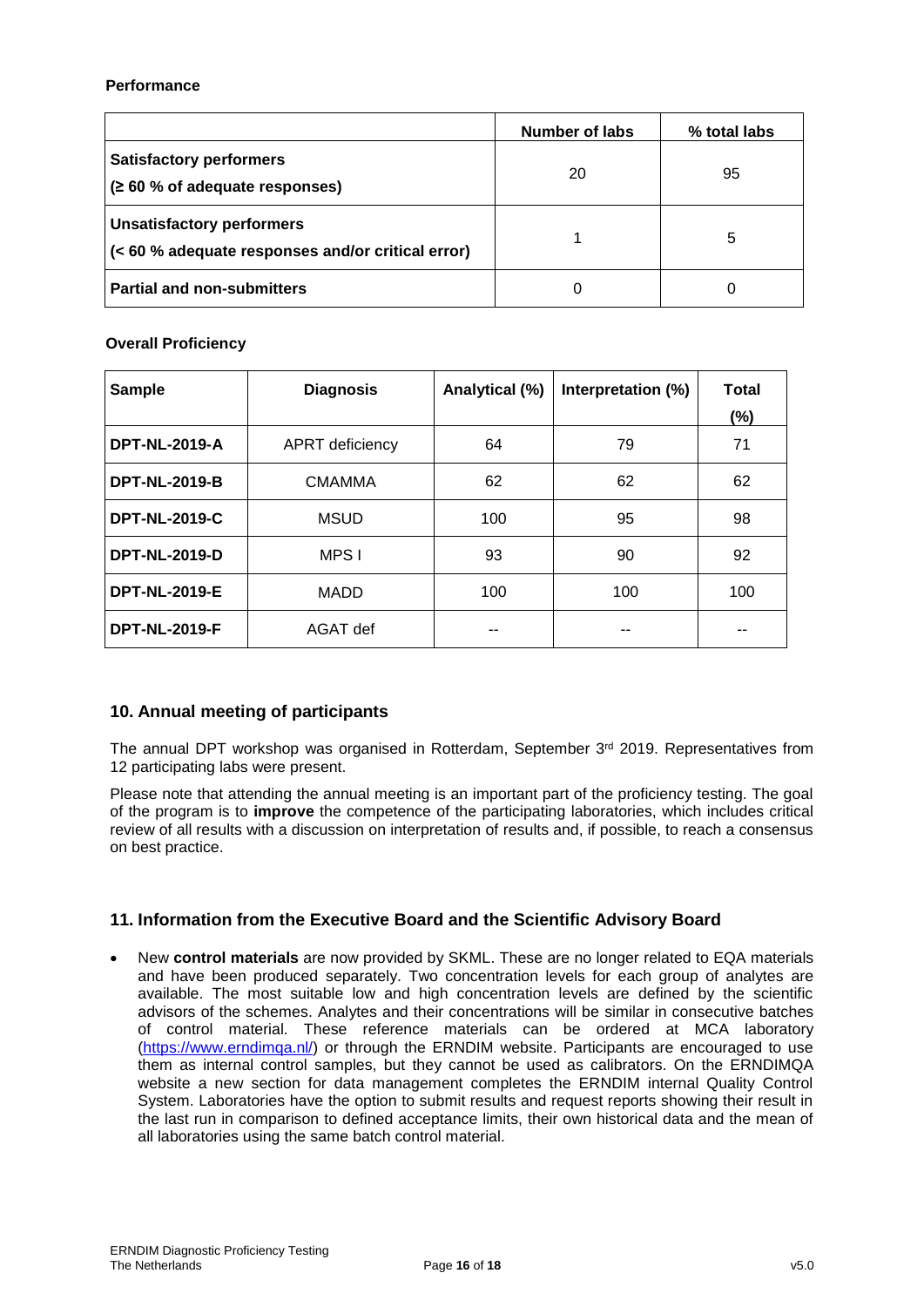- A set of **organic acid mixtures** has been developed by Dr Herman ten Brink in Amsterdam, following request and advice from ERNDIM. These mixtures are intended to use as calibrators for organic acid analysis in urine. The product is currently available at: [hj.tenbrink@vumc.nl](mailto:hj.tenbrink@vumc.nl)
- For the Neurotransmitters in CSF, Pterins in Urine and Cystine in WBC pilots for scoring of interpretation will be introduced in the 2020 schemes.
- **Training**: SSIEM Academy training courses. A 2-day course will be organized on 21 and 22 April 2020 in Amsterdam. The program includes: Aminoacidopathies, Hyperammonaemia and Urea Cycle Defects.
- **Urine samples**: To be able to continue this scheme we need a steady supply of new and interesting patient samples. Several laboratories have donated samples in the past, for which they are gratefully acknowledged. If you have one or more samples available and are willing to donate these to the scheme, please contact us at [g.ruijter@erasmusmc.nl.](mailto:g.ruijter@erasmusmc.nl)

For the DPT scheme we need at least 300 ml of urine from a patient affected with an established inborn error of metabolism, accompanied by a short clinical report. If possible, please collect 1500 ml of urine: this sample can be used as the common sample and be circulated to all labs participating to the DPT schemes. Each urine sample must be collected from a single patient. Please don't send a pool of urines, except if urine has been collected during a short period of time from the same patient.

When a donated sample is used, the participating lab donating the sample will have a 20% discount on the DPT scheme fee in the next scheme year.

Please send samples on dry ice courier to:

Please send us an e-mail on the day the samples are shipped.

## **12. Tentative schedule in 2020**

| Sample distribution                               | February 11, 2020            |
|---------------------------------------------------|------------------------------|
| Start of analysis of Survey 2020/1 (website open) | March 9, 2020                |
| Survey 2020/1 - Results submission deadline       | March 30, 2020               |
| Survey 2020/1 - Interim report available          | April/May 2020               |
| Start of analysis of Survey 2020/2 (website open) | June 8, 2020                 |
| Survey 2020/2 - Results submission deadline       | June 29, 2020                |
| Survey 2020/2 - Interim report available          | July/August 2020             |
| Annual meeting of participants                    | September 1, 2020 (Freiburg) |
| Annual Report 2020                                | January 2021                 |

## **13. ERNDIM certificate of participation**

A combined certificate of participation covering all EQA schemes will be provided to all participants who take part in any ERNDIM scheme. For the DPT scheme this certificate will indicate if results were submitted and whether satisfactory performance was achieved in the scheme.

Date of report, 2020-02-04 Name and signature of Scientific Advisor